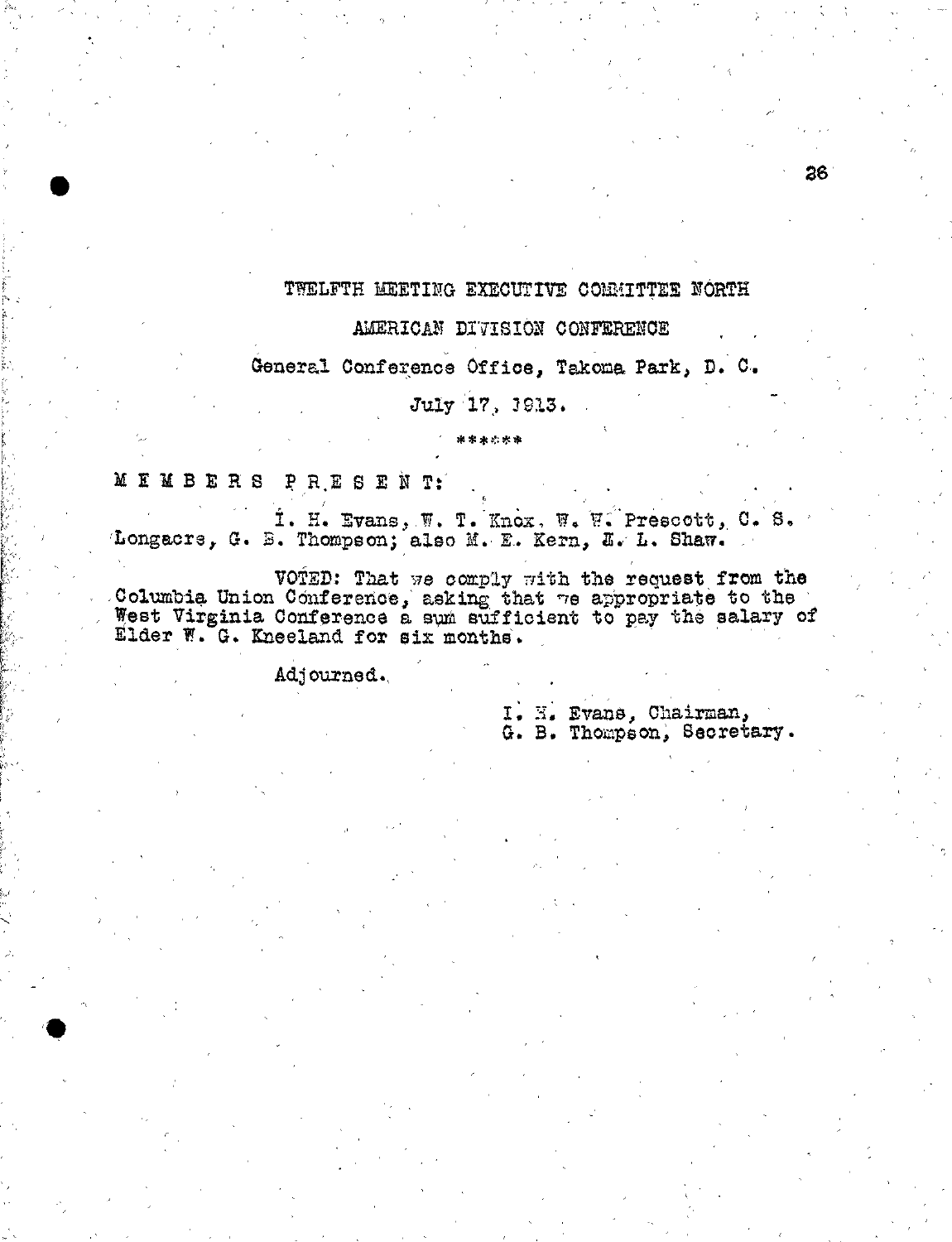# THIRTEENTH MEETING EXECUTIVE COMMITTEE NORTH

#### AMERICAN DIVISION CONFERENCE

General Conference Office, Takoma Park, D. C.

July 21, 1913.

\*\*\*\*\*\*\*

MEMBERS PR.ESEN T;

I. H. Evane, F. F. Prescott, C. S, Longacre, W. T. Inox, Matilda Erickson, G. B. Thompson,, H. W. Miller; also N. Z.' Town, T. E. Bowen, and J,.L.,Shaw.

Prayer by W. W. Prescott.

CAMP-MEETING:HELP:

VOTED: That  $W = W_c$  Prescott attend the camp-meetings in Virginia, Vermont and Maine.,

VOTED: That F. M. Wilcox attend the camp-meetings in the Central Union Conference.

VOTED: That Miss Matilda Erickson attend the campmeetings in the Lake Union and Iowa Conferences.

VOTED: That G. B. Thompson attend the camp-meetings in'the Southern Union Conference.

VOTED: That N. Z. Town attend such meetings in the Lake and Columbia Union Conferences as he may think best.

VOTED; That if the Maritime Conference can arrange to.hold their camp-meeting after the Maine Conference that we invite Elder R. D. Quinn to attend this meeting.

STATISTICAL SECRETARY:

VOTED: That K. E. Rogers be appointed Statistical Sedretary for the North American Division Conference.

STEFAII KELEMAF:

Lettere, were considered from Brother Stefan

27

 $\#T$